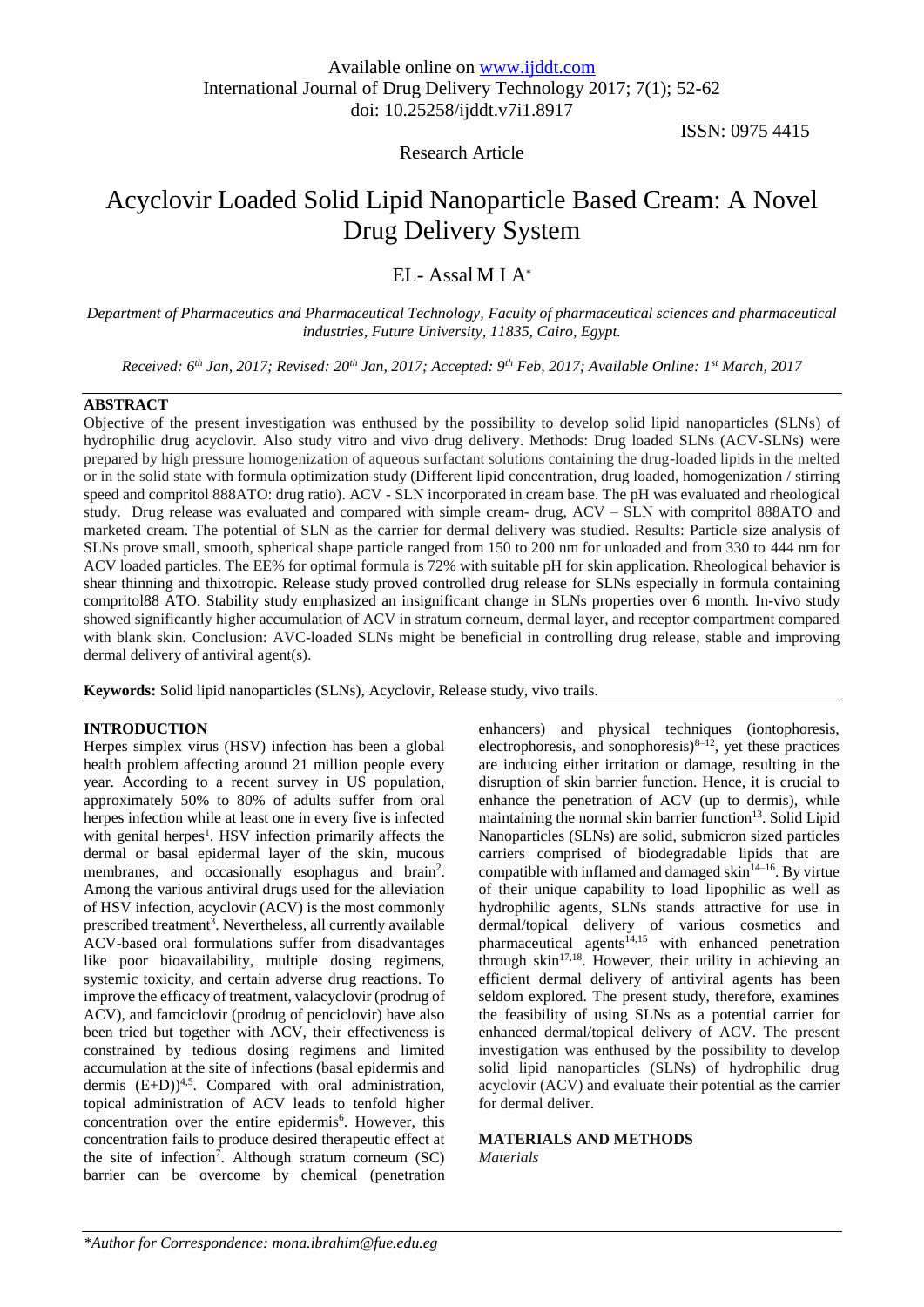ACV (> 99% pure by high-performance liquid chromatography (HPLC)), Compritol 888ATO (glyceryl behenate) were obtained as generous gift from Glaxo smith Kline Pharmaceutical Ltd, Egypt GSK Pharma, Precifac ATO (cetyl palmitate), stearyl alcohol, cetyl alcohol, isopropyl myristate, stearic acid, beeswax, spermaceti, Tween20, Tween80, Span60, and sorbitan mono oleate were obtained as a gift from Luna Company(Egypt). Diterol AL40 (Potassium olive oil hydrolyzed wheat protein and myristyl lactate) was obtained as gift from Nerol manufacturing and trading company (Egypt), and all other chemicals were analytical reagent grade.

#### *Methods*

#### *Preparation of solid lipid nanoparticles*

The lipid phase was melted and the drug was dispersed in the lipid melt to obtain a clear solution. The dispersion medium (i.e., distilled water with surfactants) was heated to the temperature of the lipid melt. The hot lipid phase was dispersed in a surfactant solution by high-pressure homogenization using IKA HPH (2000/4 SH5, Germany) at 26000 rpm for 5 mints followed by high-speed stirring using Ultra-Turrax T25 (IKA-Werke, Staufen, Germany) at 500 rpm for 10 mints then the cycle repeated twice. The dispersion was then subjected to. The obtained Nano dispersion was allowed to cool down to room temperature, forming lipid nanoparticles by recrystallization of the dispersed lipid<sup>19</sup>. Different lipids, including beeswax, spermaceti, Comperitol888, cetyl alcohol, stearyl alcohol, stearic acid, and cetyl palmitate, were tested. We used Tween 80, Tween 20, and Diterol AL40PF as our surfactants.

#### *Preparation of oil/water cream*

Both the lipid and aqueous phases of the cream were heated separately to 75°C. Hot water was then added to the lipid phase with stirring. The resulting emulsion cooled down to 40°C and the drug (Acyclovir) was added. Under constant stirring, the o/w cream cooled down to ambient temperature. For the SLNs containing cream, 50% of the SLNs dispersion containing ACV (with a double concentration of ACV) was mixed with half of the o/w cream. Table 1 shows the ingredients of the cream base.

#### *Optimization of Process Variables Lipid (type and amount)*

SLN formulation trails included many lipids for example stearic acid and cetyl palmitate using tween 80 with the former and Diterol AL40PF with the later as surfactants. Choosing lipid type depends on particle size analysis, polydispersiability PDI and zeta potential measurement. *Drug loading*

Three different ACV concentrations were used for optimization of drug loading 20, 60 and 100 mg of the total SLNs dispersion weight. SLNs evaluated according to particle size analysis, PDI, zeta potential measurement and entrapment efficiency and triple replicate.

#### *Compritol 888 ATO*

Recently, there has been great interest in the multiple roles those compritol 888 ATO plays in various pharmaceutical delivery systems. Different ratios of compritol 888 ATO versus ACV in 0.25:1, 0.5:1, 1:1 and 2:1 were studied for drug release. An automated temperature –controlled

continuous flow through diffusion cells (six cells) was used to evaluate the amount of drug released from the development formulations.

*Homogenization speed and stirring time* 

Homogenization at different speed as at 15000, 20000, 23000 and 26000 rpm for 5 mints each, also stirring at different time as 5, 10 and 15 mints were used as formula optimization variables. Assessment for optimal speed and time depends on particle size analysis, PDI, zeta potential measurement.

#### *Thermal Analysis: Differential Scanning Calorimetric (DSC)*

Pharmaceutical grade acyclovir, stearic acid and physical mixture powders were used for thermal analysis. The DSC curves were obtained using Shimadzu differential scanning calorimeter (DSC-50, Kyoto, Japan) over a temperature range of 10-300  $\degree$ C with heating rate of 10 $\degree$ C/min in an alumina crucible, under nitrogen atmosphere. An empty aluminum pan was used as reference standard.

#### *pH measurement*

The pH values of the prepared formulations were measured using a pre-standardized digital pH meter (Jenway 3510, Staffordshire, UK) at  $25^{\circ}$ C. One gram of each formulation was dispersed in 10 ml distilled water and the electrode was dipped into the dispersion until constant reading was obtained. The pH measurements were average of three replicates $20,21$ .

#### *Rheological measurements*

Rheology of both ACV-SLNs based cream and ACV simple cream was performed with a cone and plate rheometer (Anton Paar®GmbH, Ostfildern, Germany). Up and down portions of the flow curves were determined using parallel plate geometry (50 mm diameter), where, the gap between the two plates was 1 mm. About 0.5 g of the tested formulation was applied to the plate and left until the temperature of the plate reached  $25 \pm 1$ °C. The measurements were made over range from 10, 15, 20, 25, 50, 75 up to 200 rpm with 20 s between each two successive the whole range of speeding setting speeds. The rheological behavior of each formulation was evaluated by plotting the shear stress versus the obtained shear rate values. The flow behavior was studied according to Farrow's equation<sup>22</sup> Log D = N Log S - Log ὴ Where, D is the shear rate (sec  $^{-1}$ ), S is the shear stress (Pa), N is Farrow's constant and  $\hat{\eta}$  is the viscosity (Pa.s). N is the slope of the plot of log D against log S, which indicates the deviation from Newtonian flow. When N is less than one, it indicates dilatant flow (shear rate thickening). If N is greater than one, it indicates pseudo plastic or plastic flow (shear rate thinning). When the system showed thixotropic behavior, the hysteresis area (H.A.) between the upward and a downward curve was measured adopting the trapezoidal rule.

#### *Particle Size Analysis*

#### *Optical microscopy*

Slight volumes of the SLNs dispersion made were spread on a glass slide and examined for the particle structure for both unloaded and loaded vesicles using light microscopy (Olympus, Philippines). Photomicrographs were taken at a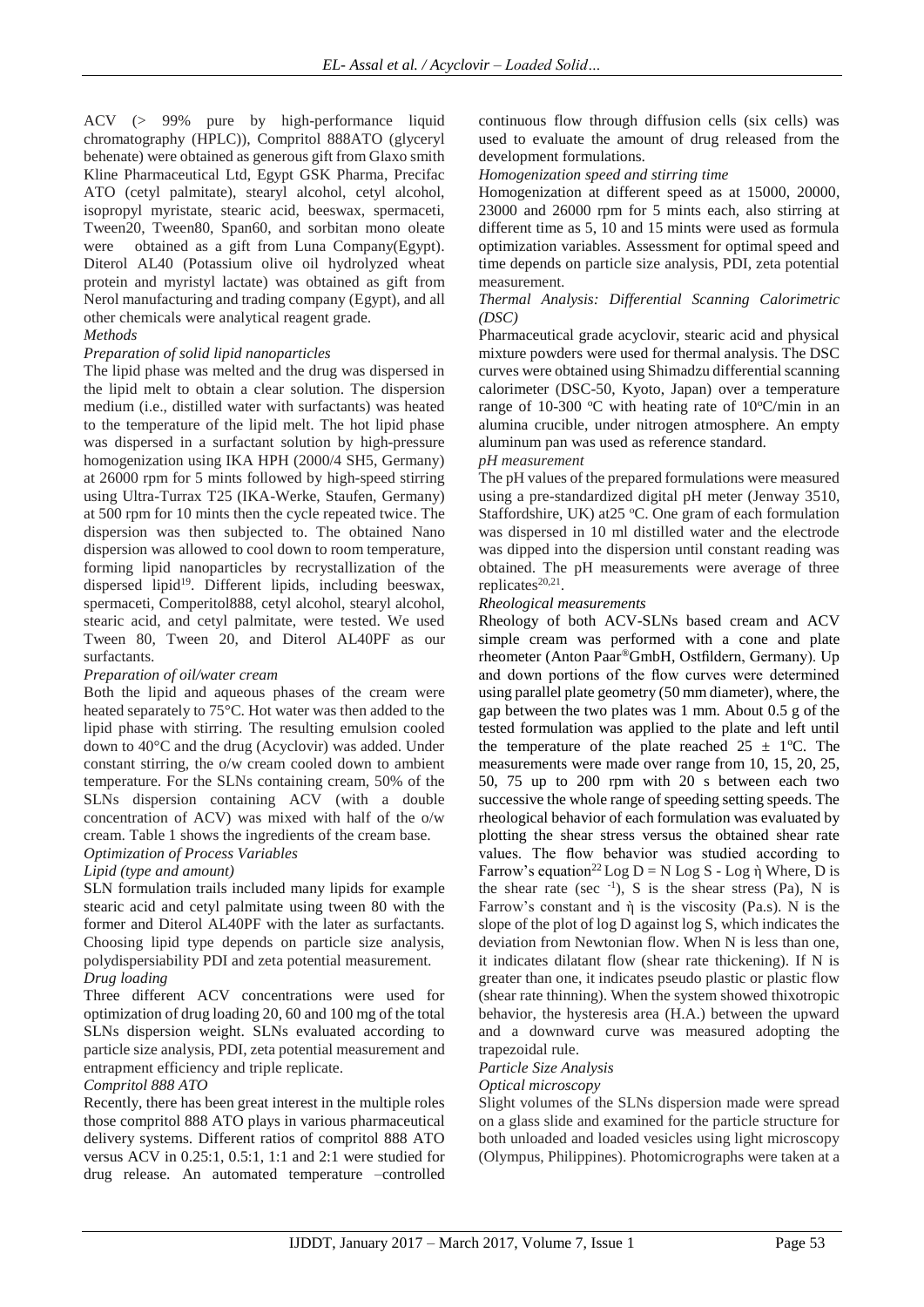magnification of CK X41 using digital camera fitted with microscope (Nikon cool-pix S220, Japan).

*Size analysis and Zeta potential*

#### The particle size and polydispersity index of SLNs was determined by using Zeta sizer by dynamic light scattering (Nano ZS, Malvern, Worcester-shire, UK). Six replicates were measured and values were measured as mean± standard deviation (SD).

#### *Transmission electron microscopy*

The morphological examination of ACV-loaded and unloaded SLNs was performed using transmission electron microscopy (TEM) HU-12A (Hitachi Ltd, Mito, Japan) at the Faculty of Agriculture Research Park. About 1 ml of SLNs formulations was diluted with 5 ml distilled water. One drop of nanoparticle dispersion (aqueous solution of SLNs) was placed on the copper grid and then negatively stained with one drop of 2% (weight/volume) aqueous solution of phosphotungstrate acid for contrast enhancement. The samples were allowed to dry before examination under the TEM.

#### *Determination of entrapment efficiency*

The entrapment efficiency of prepared SLNs was analyzed by indirect method. The prepared SLNs formulations was centrifuged at 25,000 rpm for 20 min in a refrigerated centrifuge (Sigma 3K30, rotor no. 12150, Sigma, UK) at a temperature below 10°C, obtained supernatants were appropriately diluted and ACV was analyzed spectrophotometrically (UV-1800Shimadzu, Kyoto, Japan) at  $\lambda_{\text{max}}$  264 nm against blank that was prepared for slandered calibration curve. The entrapment efficiency was calculated as follows: EE (% w/w) =  $[(W_a - W_s) /$  $W_{\pm a}$ ]. 100 Where,  $W_a$  stands for the mass of ACV added to the formulation and  $W_s$  is the mass of ACV determined in the supernatant.

#### *In Vitro Release Study*

An automated, temperature-controlled continuous flow through Franz diffusion cells (six cells) with a diffusional area of 1.76 cm<sup>2</sup> was used to evaluate the amount of drug released from the developed formulations. The diffusion cells were thermoregulated with a water jacket at  $37\degree$ C. Cellulose nitrate membrane filters were soaked with phosphate buffer of pH 7.4 and mounted to diffusion cells. The receptor phase contained 7.1 mL of phosphate buffer and passed through the receptor chamber at a controlled rate using a multichannel peristaltic pump.400 mg of each sample of (SLNs- ACV loaded based cream and ACV simple cream) was applied to the donor compartment using a calibrated pipette, and the cells were covered to prevent evaporation of vehicle and ensure integrity of the formulations throughout the respective study period. Accurate samples (2 mL) were withdrawn at time intervals 0.25, 0.5, 1, 2, 3, 4, 6, 8, 10 and 12 hr. and analyzed by spectrophotometer. The previous method was repeated for up to 24 hr. release for both ACV- Compritol 888 ATO SLNs based cream with drug compritol ratio 1: 0.25 and marketed ACV cream.

#### *In Vivo Study*

#### *Preparation of full thickness skin*

Sprague–Dawley rats (8–10 weeks old and weighing 250– 300 g) were obtained from the Central Animal Facility. Methodology was approved by faculty Ethics Committee (REC-FPSPI-6/39). Hairs from the dorsal surface were removed using an animal hair clipper (Sterling 2, Wahl, UK) following which full thickness skin was harvested. The subcutaneous tissue was removed surgically, and the dermis side was wiped with isopropyl alcohol to remove adhered fat. The skin was washed with phosphate-buffered saline (pH 7.4). All measurements were carried out in a single ventilated room (temperature, ~28–30°C; relative humidity,  $\sim$ 38–40%).

#### *Permeation experiments*

Full thickness skin was mounted between the two compartments of Franz diffusion cells with the stratum corneum side up and with effective area of (0.64 cm2). The receptor compartment (capacity 7.5 mL) was then filled with phosphate-buffered saline (pH 7.4) and maintained at  $37\pm1$ °C with a constant stirring speed at 800 rpm using a magnetic stirrer. The dermal side of the skin which was placed in contact with the receptor compartment fluid was equilibrated for 30 min<sup>26</sup>. Then ACV-SLNs, cream, and ACV simple cream, all in a dose equivalent to 20 mg ACV were evenly spread on SC side of the skin in donor compartment and covered with Para film (American Can, USA). Aliquots (2 ml) were withdrawn from the receptor compartment with immediate replacement with fresh medium. The concentration of the drug in the withdrawn sample was determined using spectrophotometer at wave length 264. The excess formulation was carefully removed from the skin surface after 24 h and skin was washed three times with phosphate-buffered saline (pH 7.4) before drying gently with the cotton swab. The skin was then stored at -20°C until further analysis.

#### *Quantification of drug in the skin*

After completion of the permeation experiment, the excess formulation was removed from the skin surface. The skin was washed three times with phosphate-buffered saline (pH 7.4) and dried. SC was then separated from dermal tissues (epidermis and dermis (E+D)) using serial tape stripping. A  $15\pm2$  strips for rat and  $23\pm3$  strips for human cadaver skin were removed using adhesive tape (Scotch845 Book Tape, 3M). The procedure was standardized to avoid damage to the skin. These tape strips and the remaining skin portions (E+D) were collected in separated Eppendorf. ACVextraction from the various skin layers including tape strips was accomplished by adding 1 mL of 0.1 N NaOH to the Eppendorf, followed by highspeed vortexing for 30 s and then incubation at 70°C water bath for 30 min. To this alkaline extract, methanol was added to precipitate the proteins and then samples were centrifuged at 2,300×g for10 min. The supernatants were then analyzed for ACV content in each skin layer using spectrophotometer, by measuring the absorbance at  $\lambda_{\text{max}}$ 264 nm using phosphate buffer at pH 7.4 i.e. SC and dermal layer (E+D) and reported as percentage of applied dose/cm2 area. For determination of extraction efficiency of ACV from skin, blank skin samples were spiked with known concentration of ACV solution for 24 h and then extracted as described above.

#### **RESULTS AND DISCUSSION**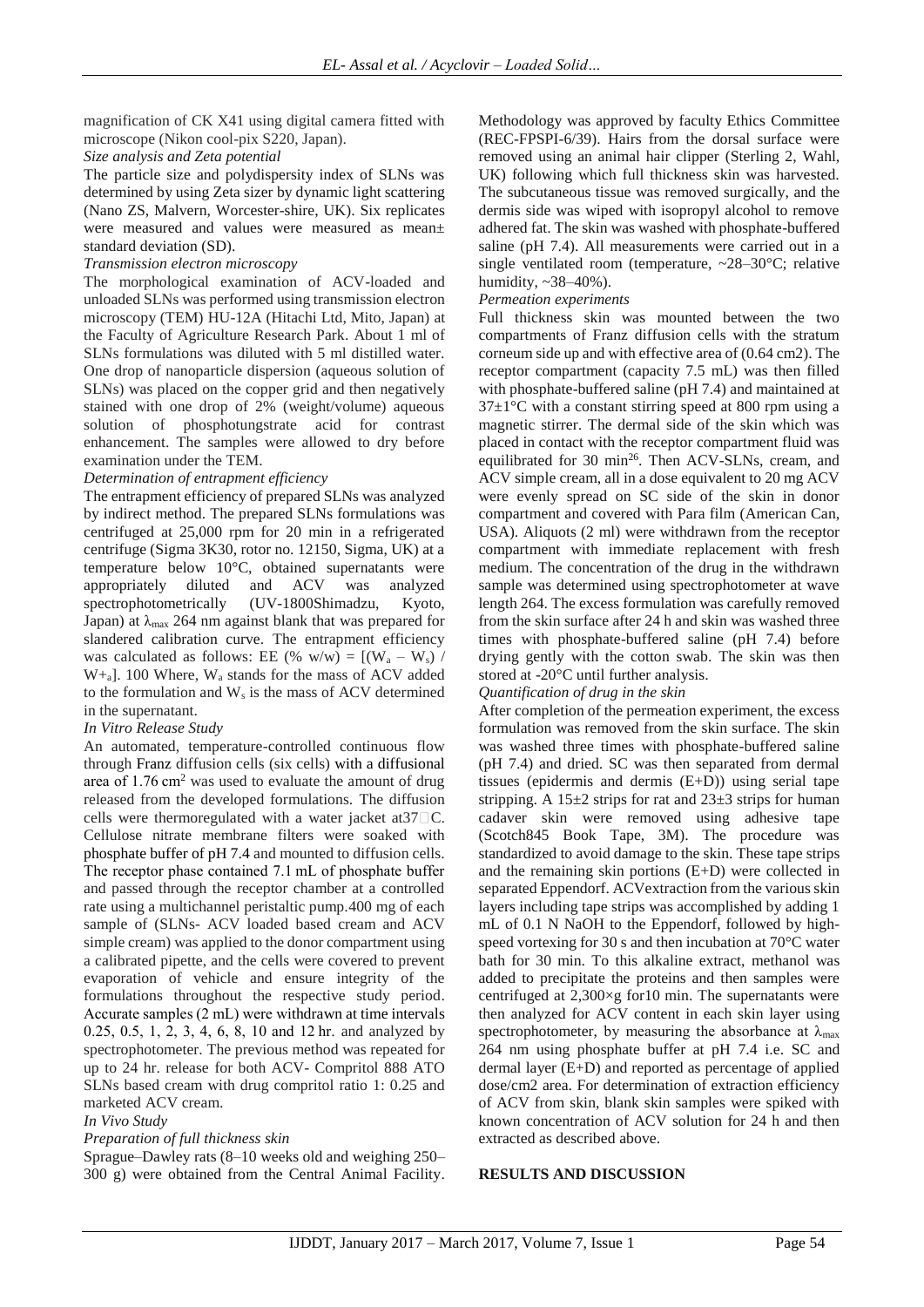| Table 1: Ingredients of cream base.                     |                                                                                                        |                                                            |                                                                |                                                          |                                                             |  |
|---------------------------------------------------------|--------------------------------------------------------------------------------------------------------|------------------------------------------------------------|----------------------------------------------------------------|----------------------------------------------------------|-------------------------------------------------------------|--|
| Ingredients                                             | Percentage                                                                                             |                                                            | Ingredients                                                    |                                                          | Percentage                                                  |  |
| stearic acid                                            | 0.5                                                                                                    |                                                            | cetyl palmitate                                                |                                                          | 0.41                                                        |  |
| cacao butter                                            | 0.5                                                                                                    |                                                            | isopropyl myristate                                            |                                                          | 4.1                                                         |  |
| bees wax                                                | 0.5                                                                                                    | span 60                                                    |                                                                |                                                          | 0.615                                                       |  |
| cetyl alcohol                                           | 0.41                                                                                                   | tween 80                                                   |                                                                |                                                          | 1.43                                                        |  |
| steryl alcohol                                          | 0.41                                                                                                   | tween 20                                                   |                                                                |                                                          | 0.81                                                        |  |
|                                                         |                                                                                                        |                                                            | distilled H <sub>20</sub>                                      |                                                          | 20                                                          |  |
|                                                         |                                                                                                        |                                                            |                                                                |                                                          |                                                             |  |
|                                                         | Table 2: Formulation of SLNs using stearic acid (each data repeated triple $\pm$ S.D).                 |                                                            |                                                                |                                                          |                                                             |  |
| S. No.                                                  | Stearic acid %                                                                                         | Particle size d.nm                                         |                                                                | PDI                                                      | Zeta-Potential mV                                           |  |
| 1.                                                      | 6.50%                                                                                                  | 463.00±13.028                                              |                                                                | $0.676 \pm 0.166$                                        | $-37.20 \pm 0.566$                                          |  |
| 2.                                                      | 5.00%                                                                                                  | $338.10 \pm 9.134$                                         |                                                                | $0.577 \pm 0.157$                                        | $-31.90 \pm 0.095$                                          |  |
| 3.                                                      | 2.50%                                                                                                  | $251.30 \pm 18.305$                                        |                                                                | $0.542 \pm 0.080$                                        | $-35.00 \pm 0.174$                                          |  |
| 4.                                                      | 1.25%                                                                                                  | $149.60 \pm 10.347$                                        |                                                                | $0.542 \pm 0.102$                                        | $-28.80 \pm 0.099$                                          |  |
|                                                         |                                                                                                        |                                                            |                                                                |                                                          |                                                             |  |
|                                                         | Table 3: Formulation of SLNs using cetyl palmitate (each data repeated triple $\pm$ S.D).              |                                                            |                                                                |                                                          |                                                             |  |
| S. No.                                                  | cetyl palmitate %                                                                                      | Particle size d.nm                                         |                                                                | <b>PDI</b>                                               | Zeta-Potential mV                                           |  |
| 1.                                                      | 6.50%                                                                                                  | $518.30 \pm 49.228$                                        |                                                                | $0.880 \pm 0.110$                                        | $-22.90 \pm 0.990$                                          |  |
| 2.                                                      | 5.00%                                                                                                  | $353.00 \pm 51.270$                                        |                                                                | $0.533 \pm 0.177$                                        | $-17.60 \pm 0.424$                                          |  |
| 3.                                                      | 2.50%                                                                                                  | $271.20 \pm 59.409$                                        |                                                                | $0.680 \pm 0.184$                                        | $-36.70 \pm 0.210$                                          |  |
| 4.                                                      | 1.25%                                                                                                  | $213.633 \pm 73.459$                                       |                                                                | $0.488 \pm 0.093$                                        | $-27.60 \pm 0.16$                                           |  |
|                                                         |                                                                                                        |                                                            |                                                                |                                                          |                                                             |  |
|                                                         | Table 4: Effect of ACV loading concentrations on particle size, PDI, zeta-potential and EE%.           |                                                            |                                                                |                                                          |                                                             |  |
| loading %                                               | Particle size d.nm                                                                                     | <b>PDI</b>                                                 |                                                                | Zeta-Potential mV                                        | EE%                                                         |  |
| 40%                                                     | $700.725 \pm 74.764$                                                                                   | $0.451 \pm 0.134$                                          |                                                                | $-33.70 \pm 0.354$                                       | 87.602%                                                     |  |
| 24%                                                     | $542.175 \pm 32.749$                                                                                   | $0.56 \pm 0.196$                                           |                                                                | $-34.30 \pm 0.149$                                       | 80.373%                                                     |  |
| 8%                                                      | $343.333 \pm 74.674$                                                                                   | $0.587 \pm 0.153$                                          |                                                                | $-31.00 \pm 0.141$                                       | 72.00%                                                      |  |
|                                                         |                                                                                                        |                                                            |                                                                |                                                          |                                                             |  |
|                                                         | Table 5: Effect of different compritol 888 ATO ratio (each data repeated triple $\pm$ S.D).            |                                                            |                                                                |                                                          |                                                             |  |
| ACV: compritol                                          | Particle size d.nm                                                                                     | PDI                                                        |                                                                | Zeta-Potential mV                                        | EE%                                                         |  |
| 1:2                                                     | 797.666 ±10.499                                                                                        | $0.714 \pm 0.012$                                          |                                                                | $-31.90 \pm 4.24$                                        | 58.290%                                                     |  |
| 1:1                                                     | $608.033 \pm 118.495$                                                                                  | $0.596 \pm 0.088$                                          |                                                                | $-33.90 \pm 3.82$                                        | 58.460%                                                     |  |
| 1:0.5                                                   | $565.633 \pm 51.972$                                                                                   | $0.624 \pm 0.059$                                          |                                                                | $-32.10 \pm 2.69$                                        | 65.450%                                                     |  |
| 1:0.25                                                  | $443.60 \pm 40.989$                                                                                    | $0.534 \pm 0.030$                                          |                                                                | $-43.40 \pm 0.141$                                       | 74.12%                                                      |  |
|                                                         |                                                                                                        |                                                            |                                                                |                                                          |                                                             |  |
|                                                         | Table 6: Effect of homogenization speed during SLNs formulation on particle size, PDI, zeta-potential. |                                                            |                                                                |                                                          |                                                             |  |
|                                                         | EE% (each data repeated triple $\pm$ S.D)                                                              |                                                            |                                                                |                                                          |                                                             |  |
| Technique used                                          | Particle size d.nm                                                                                     | PDI                                                        |                                                                | Zeta-Potential mV                                        | EE%                                                         |  |
| 15,000 rpm/5min                                         | 841.566 ±199.565                                                                                       | $0.691 \pm 0.123$                                          |                                                                | $-31.30 \pm 0.137$                                       | 53.240%                                                     |  |
| 20,000 rpm/5min                                         | $650.233 \pm 218.124$                                                                                  | $0.575 \pm 0.119$                                          |                                                                | $-33.20 \pm 0.495$                                       | 57.700%                                                     |  |
| 23,000 rpm/5min                                         | $480.666 \pm 70.571$                                                                                   | $0.646 \pm 0.153$                                          |                                                                | $-31.90 \pm 1.34$                                        | 65.780%                                                     |  |
| 26,000 rpm/5min                                         | $304.100 \pm 51.298$                                                                                   | $0.647 \pm 0.072$                                          |                                                                | $-33.20 \pm 0.707$                                       | 68.98%                                                      |  |
|                                                         |                                                                                                        |                                                            |                                                                |                                                          |                                                             |  |
|                                                         | Table 7: pH-value of different formulation (each data                                                  |                                                            |                                                                |                                                          | characterized for Nano size, PDI, Zeta potential and ultra- |  |
| repeated triple $\pm$ S.D).                             |                                                                                                        |                                                            |                                                                |                                                          | microscope. Tables 2, 3 and figuers1, 2 showed              |  |
| Formulation                                             | pH-value                                                                                               |                                                            |                                                                |                                                          | formulations with different solid lipids percentage rang    |  |
| Simple Cream                                            | $4.976 \pm 0.077$                                                                                      |                                                            |                                                                |                                                          | 6.5, 5, 2.5 and 1.25% with respect to aqueous phase and a   |  |
| Unloaded SLNs dispersion                                | $4.99 \pm 0.165$                                                                                       |                                                            |                                                                |                                                          | fixed amount of hydrophilic surfactant. The most suitable   |  |
| ACV Loaded SLNs dispersion                              | $5.48 \pm 0.02$                                                                                        |                                                            |                                                                |                                                          | formulation was selected for the next experiment. The       |  |
| $5.663 \pm 0.280$<br>ACV based cream                    |                                                                                                        |                                                            | beast formulation was made with different lipids including     |                                                          |                                                             |  |
| $5.616 \pm 0.201$<br>ACV-SLNs based cream               |                                                                                                        |                                                            | beeswax, spermaceti, cetyl alcohol, stearyl alcohol, stearic   |                                                          |                                                             |  |
|                                                         |                                                                                                        |                                                            |                                                                |                                                          | acid and cetyl palmitate. Tween 80 and Diterol AL40 were    |  |
| Formulation Optimization                                |                                                                                                        |                                                            |                                                                | the surfactant used. Based on our data shown in previous |                                                             |  |
| Effect of lipids type and concentration                 |                                                                                                        | tables, the formulations containing stearic acid and cetyl |                                                                |                                                          |                                                             |  |
| In order to optimize SLNs - ACV loaded, different       |                                                                                                        |                                                            | palmitate as lipids had the most stability, smallest size, and |                                                          |                                                             |  |
| formulation variables such as type and concentration of |                                                                                                        |                                                            |                                                                |                                                          | best appearance The measured zeta potentials for both       |  |

solid lipids also different type of surfactants were evaluated and the nanoparticle dispersions were SLNs indicated very good shelf life physical stability, and polydispersity index values were lower than 1, suggesting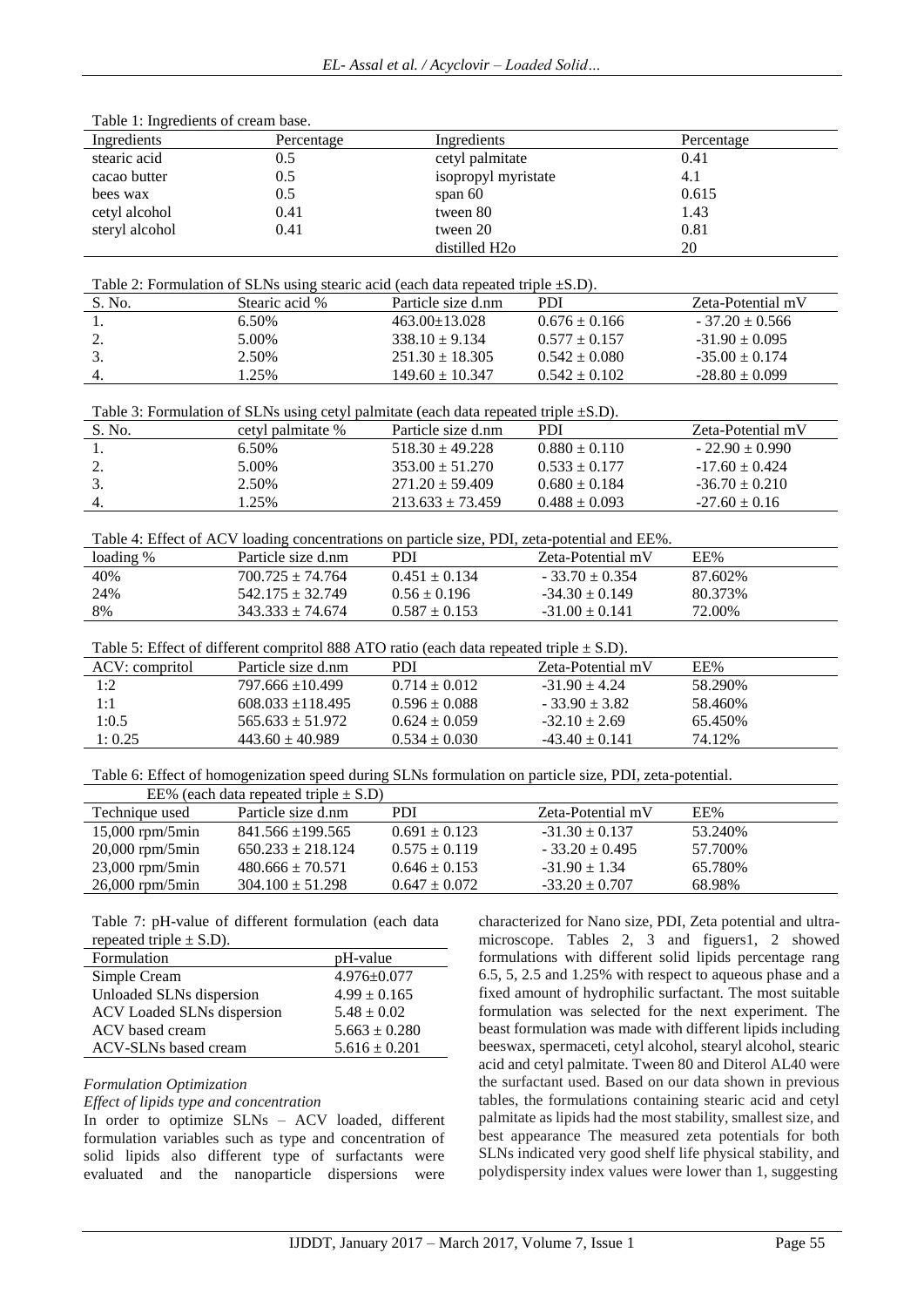

Figure 1: Correlation between lipid % (Steaeic acid) and particle size.



Figure 3: correlation between ACV % and particle size. Figure 4: correlation between compritol 888 ATO: ACV



Figure 2: Correlation between lipid % (cetyl palmitate) and particle size.







Figure 5: correlation between homogenization speed and particle size.

Table 8: Stability study: Malvern zeta sizer, TEM and EE%.

|                    | Stability over 6 month |                 |            |                 |                 |            |  |
|--------------------|------------------------|-----------------|------------|-----------------|-----------------|------------|--|
|                    | at $25^{\circ}$ C      |                 |            | at $4^{\circ}C$ |                 |            |  |
|                    | <b>SLNs</b>            | <b>ACV-SLNs</b> | +compritol | <b>SLNs</b>     | <b>ACV-SLNs</b> | +compritol |  |
| TEM size           | 109                    | 327             | 380        | 106             | 351.5           | 363        |  |
| Malvern zeta sizer | 166.4                  | 420.0           | 563.0      | 170.0           | 400.0           | 480.0      |  |
| PDI                | 0.554                  | 0.574           | 0.570      | 0.627           | 0.663           | 0.529      |  |
| Zeta-potential     | $-26.9$                | $-29$           | $-27.9$    | $-28.5$         | $-25.5$         | $-24.6$    |  |
| EE%                |                        | 77.06%          | 79.42%     |                 | 75.46%          | 65.35%     |  |

Table 9: percentage accumulation of ACV in different skin layers afterv24-hr permeation through rate skin.

|                  | Stratum corneum  | Epidermis and dermis | Receptor compartment |
|------------------|------------------|----------------------|----------------------|
| ACV<br>solution  | $0.08 \pm 0.03$  | $0.23 \pm 0.018$     | $0.40 \pm 0.014$     |
| ACV simple cream | $0.16 \pm 0.019$ | $0.52 \pm 0.116$     | $1.04 \pm 0.096$     |
| AVC-SLNs         | $0.20 \pm 0.012$ | $7.89 \pm 1.71$      | $1.18 \pm 0.082$     |

a relatively narrow size distribution. Data for all of the formulated SLNs were not shown. The hydrophilic–

lipophilic balance value and the structure of surfactant have significant effects on formulation quality. Based on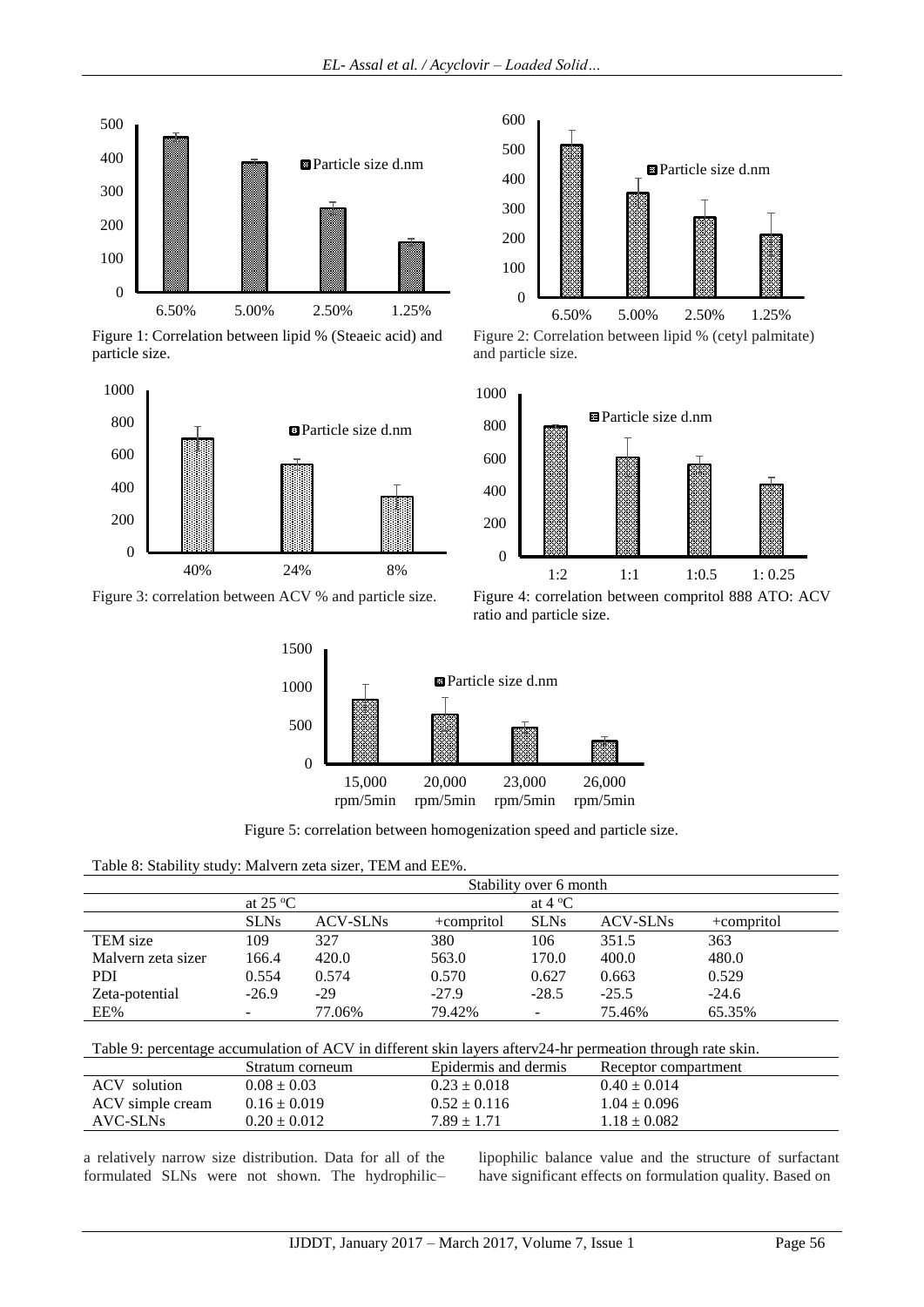

Figure 6: DSC Thermogram of Stearic acid, ACV and physical mixture.

the results depicted in Table 2, SLNs with stearic acid was selected as the best formulation of 1.25% (size 149.666)  $\pm$  10.347nm, PDI 0.542 $\pm$ 0.102 and zeta potential -28.8) with suitable Nano size, lower standard deviation and PDI and high zeta potential. The best formulation was incorporated into the cream base. *Effect of ACV loading*

For optimization of drug loading i.e. 0.5%, 0.3% and 0.1% (w/w) with respect to aqueous and also represent 8%, 24% and 40% (w/w) respectively of lipid included in the formulations were prepared and evaluated for particle size, zeta potential and entrapment efficiency (Table 4, Figuer3). Based on the previous factors 8% w/w drug loaded was chosen as the best concentration to continue the experiment. Average particle size was 343.333±74.674 nm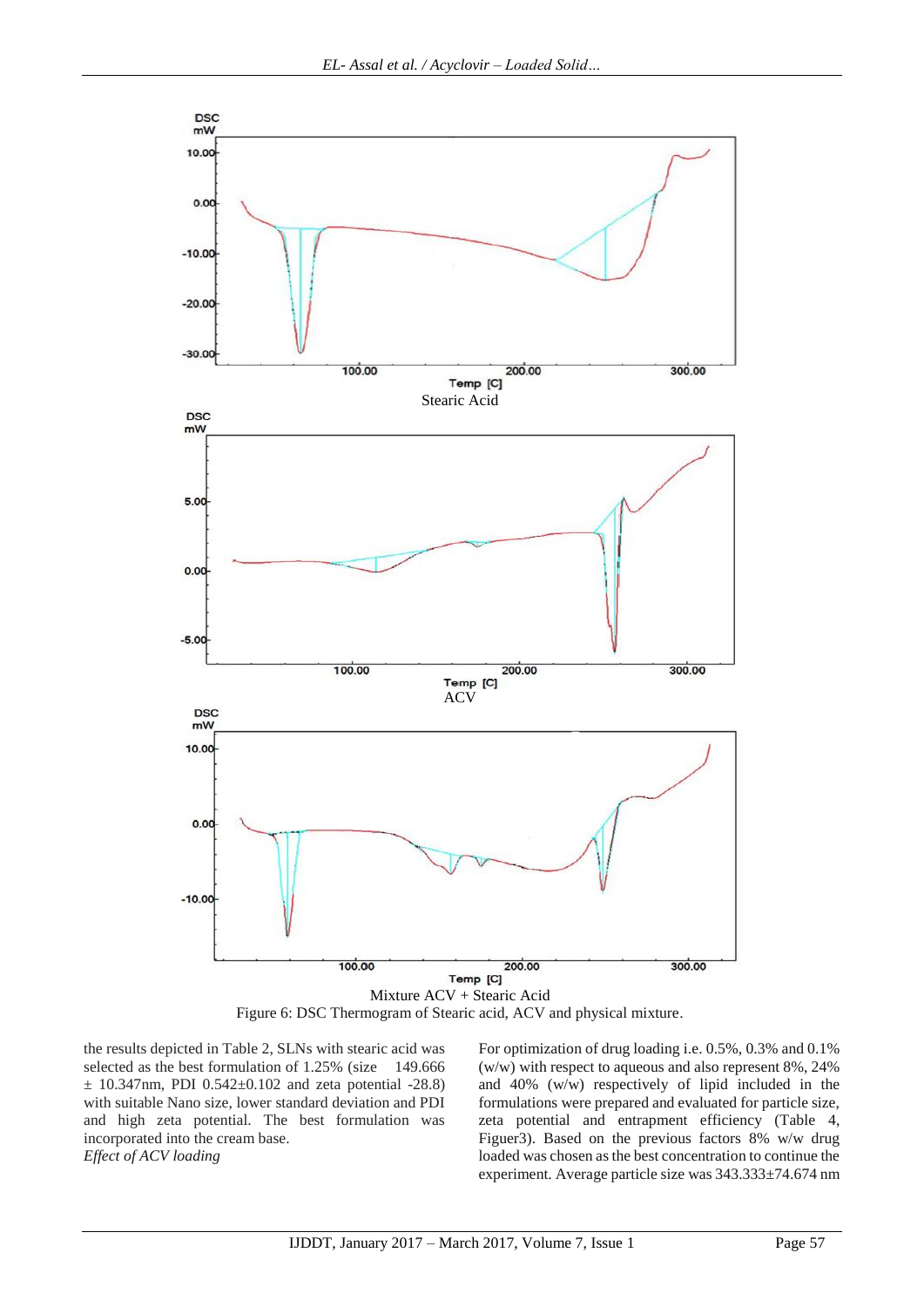





Figure 8: Optical microscopy photograph of a-SLNs dispersion b- AVC-SLNs.



Figure 9: TEM photograph of a-SLNs b- SLNs- AVC.



Figure 10: Zeta-potential for SLNs - AVC.

and PDI was 0.587± 0.153 with zeta potential -31.0 ±0.141and EE% 72%. *Effect of Compritol 888 ATO*

Different researches have highlighted the feasibility of using compritol 888 ATO as a lubricant or coating agent for oral solid formulations. It has also been explored as a matrix forming agent for controlling drug release. To assess the effects of compritol 888 ATO concentration on drug release, different ratios of drug: compritol were prepared. Ratios of 1:0.25, 1:0.5, 1:1 and 1:2 were evaluated for particle Nano size, PDI, Zeta potential and encapsulated efficiency. SLNs size ranges were 443.6±40.989, 565.633±51.972, 608.033±118.495, 797.66±10.499 with PDI 0.534±0.030, 0.624±0.059,  $0.596\pm0.088$ ,  $0.714\pm0.012$  respectively. The potential were high range between -31.9±4.24 and -43.4±0.141 with EE% range from 58.29% to 74.12%. According to the previous results ratio of 1:0.25 was chosen for in-vitro release study.Table 5 and Figure 4 clarify the results. *Effect of homogenization speed and stirring time*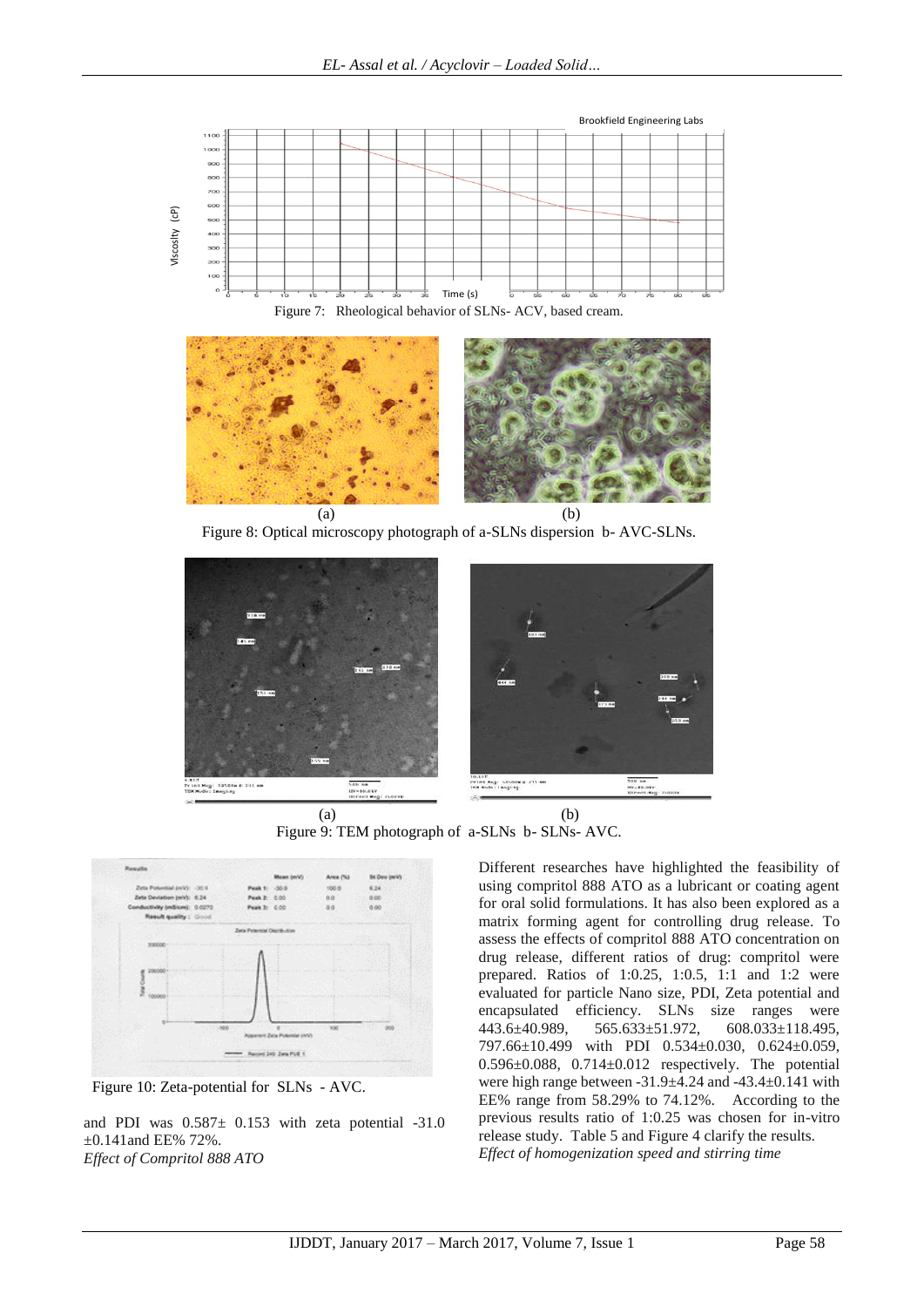

Figure 11: % cumulative release of ACV versus time for ACV simple cream and ACV – SLNs based cream.



Figure 12: % cumulative release of ACV versus time for ACV / compritol 888 ATO – SLNs based and Marketed cream.



Figure 13: % cumulative release of ACV versus time for ACV simple cream and ACV – SLNs based cream using rate's skin.

Table 6 and Figure 5 summarize the effect of homogenization speed and stirring time on the particle characteristics of SLNs. Increases in homogenization speed (from 15,000 to 26,000 rpm) lead to a considerable decrease in the particle size (841.566±199.565 nm to 304.1 $\pm$ 51.298 nm) and PDI range (0.691 $\pm$  0.123 to 0.647 $\pm$  0.072), zeta potential range (-31.3 $\pm$ 0.137 to -33.2 $\pm$ 0.707) also entrapment efficiency range (53.2% to 68.98%). Further increase in stirring time from 5 to 20 min was accompanied with insignificant change in particle size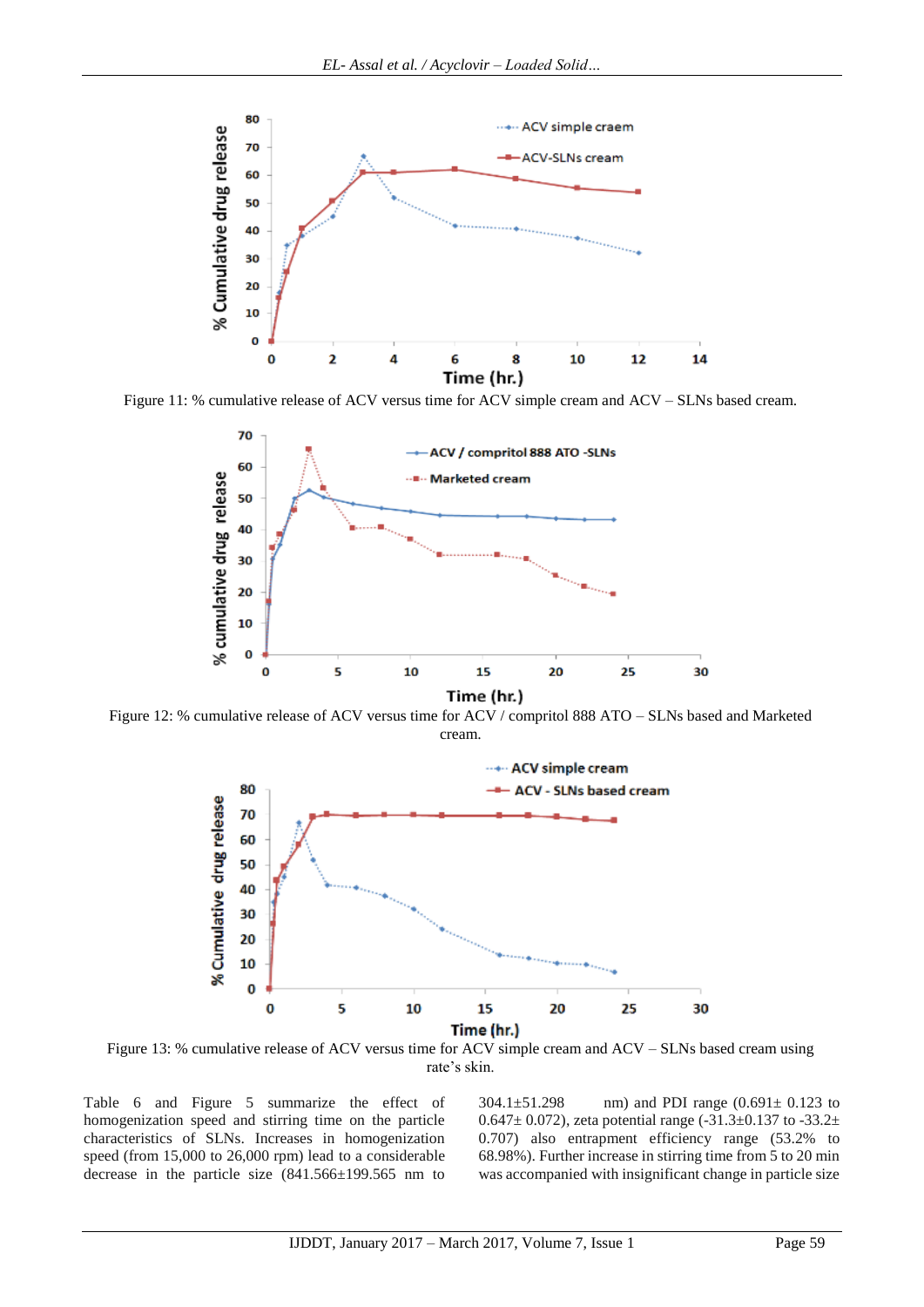

Figure 14: Histopathology of skin revealing the changes in the morphology of different layers of (a) blank skin (b) ACV SLNs-treated skin.

as well as entrapment efficiency. Notably, homogenization speed 26,000 for 5 min followed by stirring at 500 rpm for 5 min lead to the formation of particles with optimal size, PD, zeta potential and entrapment efficiency.

#### *Thermal analysis*

Figure 6 shows the differential scanning calorimetry (DSC) thermograms of stearic acid, pure AVC, and physical mixture of AVC/stearic acid. Pure ACV showed a single endothermic peak at 261.47°C and a depressed endothermic peak was also found at almost the same temperature from the curve of the physical mixture. Sharp endothermic peak at 68.8°C indicate melting point of stearic acid, In addition to this, no endothermic peak was found in the range of 200–300°C in the thermogram. The same previous peaks were also found at almost the same temperature from the curve of the physical mixture. This results prove neither Physical nor chemical interactions are exist between drug and lipid.

#### *PH measurement*

The pH measurements of 10% w/v aqueous dispersion of the selected NLC formulations are recorded in Table 7. The pH values were in the range from  $4.99\pm0.165$  to 5.616±0.201 indicating that the pH values of the prepared formulations lies within the acceptable range for topical preparations. This is explained by the fact that the pH value of the SC and the upper viable epidermis has been recorded to be 4.0–4.5 and 5.0–7.0, respectively, and the local pH value of the SC extracellular lipid matrix is  $6^{23}$ .

#### *Rheological Studies*

The rheological behavior of the prepared SLNs formulations was studied to determine the appropriate lipid type and concentration that can form semisolid matrices in a single-step process. The rheological data namely Farrow's constant (N) and the hysteresis area (H.A.) for the selected SLNs formulations reveal that the semisolid SLNs formulations exhibited Farrow's constant (n) values larger than one, which indicates shear thinning characteristics with variable thixotropic (data are not shown). The yield values for the investigated semisolid

SLNs formulations were greater than 20 Pa. Products with yield points below this value will flow readily by themselves. A lotion or creams with yield value above 20 Pa will flow more slowly. The combined shear thinning behavior and thixotropic are desirable characteristics for topical formulations, as they facilitate processing during manufacture and the flow from the container, and improve spreading on the skin. In addition, the applied film can gain viscosity instantaneously and thus resist running<sup>24</sup>. Figure 7 showed rheological behavior of SLNs-ACV based cream.

#### *Characterization of Solid Lipid Nanoparticles Optical microscopy*

The morphology of all SLNs formulations was determined by optical microscope equipped with digital camera. The photomicrograph of optimal formula was shown in (Figure 8). These photomicrographs confirmed the formation of vesicular structures. The microscopic appearance of all formulations showed spherical vesicles for both loaded and unloaded SLNs. Unfortunately, information concerning microstructure of SLNs not be visualized by the low-magnification power of optical microscope, therefore transmission electron microscope was employed to elucidate morphology of Nano particles.

#### *Transmission electron microscopy*

TEM of SLN aqueous dispersion either unloaded or loaded with ACV showed homogenous small-sized spherical structures with smooth surface nanoparticles especially those entrapping ACV. Figure 9 shows photomicrographs clarify monolayer coating of surfactant surrounding solid lipids. The TEM studies confirmed the observed particle size of SLNs ranging between 100 nm and 175nm for drug unloaded SLNs, and between 206 nm and 444nm for ACV-SLNs. To study the connection between lipid content and the achieved particle size, different formulations with variable amount of stearic acid and a fixed amount of Tween 80 measured their particle size. Elevation of the lipid content of formulation increased the particle size of SLNs. Due to desired physicochemical specifications, SLNs based on stearic acid lipid content formula was selected for in- vivo study.

#### *Zeta sizer analysis*

Optimization of SLNs formulation and studying variation parameters were depend on Nano size, PDI and zeta potential. Average particle size of SLNs from Zeta sizer studies was found to be higher than the TEM. This is may be attributed to the difference in the principles underlying these techniques. Thus Zeta sizer allowed the observation of SLNs in a hydrated state that is closer to that of the SLNs in suspension. For TEM the sample was dried at  $55^{\circ}$ C. Thus, particle sizes of SLNs recorded via different techniques were found to be in the following order TEM<Zeta sizer, some reference is consistent with this result<sup>25</sup>. The zeta potential values were high and negatively charged as they ranged from -28.8 mV to - 43.4 mV ensure stability for longer periods of time (Figure 10).  $PDI < 1.0$ indicating uniform particle size distribution.

#### *Entrapment efficiency (EE %)*

The mean EE% values of all the examined formulations are studied which ranged from 87.602% to 51.81%.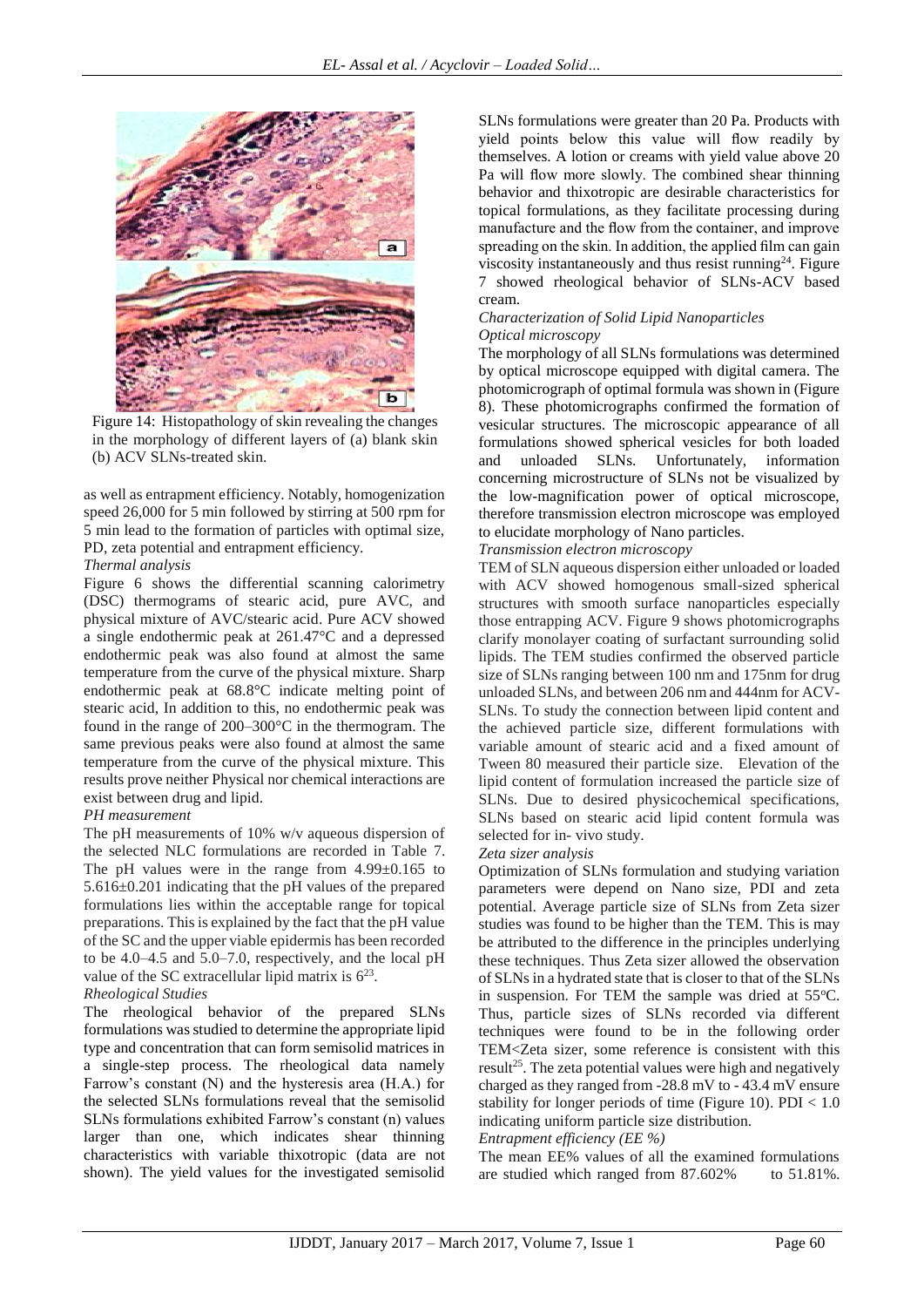Concerning the effect of drug loading EE% was increased with increasing drug percentage i.e. (72%, 80.373 % and 87.602% for drug concentration 8%, 24% and 40% respectively). But according to the limitation of Nano size and PDI, EE of 71% for 8% drug loaded was suitable. The EE value was increased with increasing homogenization speed in order from lowest to highest speed. Also using different drug/compritol 888ATO ratios were affected EE% with maximum of 74.12%, but changing stirrer time insignificantly affected EE%.

#### *In Vitro Release*

The percentage cumulative release of acyclovir for the formulated creams was compared. ACV simple cream was compared with that SLNs-ACV based cream (Figuer11), and formula containing ACV/compritol 888ATO – SLNs based cream was compared with marketed cream (Figure12). The cumulative % of acyclovir released over a period of 12 hr. was plotted against time (figure 11) for the first comparison. Figure 12 showed the cumulative % of acyclovir released over 24 hr. periods for the second comparison. A third comparison using rat's skin was done between ACV simple cream and SLNs-ACV based cream formula for 24 hrs. period (Figure 13). All formulations showed gradual release of the drug over 12 h and 24 h of the release period followed with Plato (steady state) for SLNs- drug release. The mean values for the maximum SLNs – ACV concentrations were 70.153µg/ml in skin tissues, compared with 62.054 µg/ml concentration in cellulose membrane. The mean values for time to reach maximum drug concentration equal 3 hr. Furthermore, K elimination was 0.019 hr<sup>-1</sup> and 0.022 hr<sup>-1</sup> respectively.  $T_{1/2}$ elimination was  $33.76$  hr. and  $31.42$  hr.,  $AUC_{0-12}$  was 676.42 and 653.21 µg.hr/ml. MRT was 10.79 hr. and 11.2 hr. respectively. The volume of distribution was 0.998 and 0.968 liters, total clearance rate was o.312 and 0.356 ml/min.

## *Stability Studies*

All of the SLNs exhibited good stability during storage. The physical stability of the SLNs during prolonged storage was determined by monitoring changes in zeta potential, particle size, drug content, and appearance. The optimal SLNs formulation prepared was studied for physical and chemical stability during the 6-month period at 4<sup>o</sup>C and 25 <sup>o</sup>C. No obvious color change, degradation, or phase separation was observed. The mean diameter of SLNs –ACV loaded and the entrapment efficiency measured were 327 nm and 77.06 %, respectively at 25 °C (Table 8). Also ACV/compritol 888ATO – SLNs has a good stability after the storage period with Nano size and EE value of 380 nm and 79.42% respectively.

#### *In Vivo Study*

Permeation through and accumulation of ACV in various skin layers of rat skin after application of ACV-SLNs, commercial cream formulation of ACV and free ACV solution for 24 h was studied. Before starting this experiment, the extraction efficiency was measured by comparing the amount of ACV added and that obtained after extraction and it was found to be  $91.5\pm0.5\%$ . As observed in Table 9, the amounts (% applied dose/ cm2) of free ACV solution in SC, dermal layer (E+D) and receptor

compartment (RC) in rat skin were found to be0.08±0.003,  $0.23\pm0.018$  and  $0.4\pm0.014$ , respectively. As compared with free ACV solution and simple cream formulation, ACV-SLNs showed 34.30 and 15.17 times higher permeability in the dermal layer. In RC, both simple cream and free ACV solution showed statistically insignificant (p>0.05) drug concentration. Rat skin showed significantly higher accumulation of ACV in stratum corneum, dermal layer, and receptor compartment compared with blank skin (Figure 14).

#### **CONCLUSION**

The prepared SLNs exhibited optimum Nano size (ranging from 100 to 175 nm) for unloaded particles and (from 206 to 444 nm) for drug loaded. Formulations of SLNs containing cetyl palmitate or stearic acid as lipids achieved a high stability, small size and good appearance. DSC study indicating compatibility of stearic acid and ACV drug. SLNs loaded with ACV (a hydrophilic drug) were prepared by homogenization. The collected zeta potentials indicated very good physical stability during shelf-life, and polydispersity index values were lower than 1 (ranging between 0.6 and 0.3) indicating a relatively narrow size distributions. The optimized SLNs-ACV formula resulted in suitable high encapsulation of ACV (72%), and (343.44±74.674) mean nm diameter and desired pH. Slower drug release from SLNs based cream compared with simple cream. Using 0.25% compritol 888ATO in SLNs-ACV formula give Plato plot indicating sustained, steady state drug release. Kinetic parameters of SLNs drug – based cream through rat's skin gave better values i.e. 70.153 $\mu$ g/ml C<sub>max</sub>, 0.019 hr K<sub>el</sub>, 33.76 hr T<sub>1/2</sub> el, 676.42 AUC0-12 and 11.2 hr MRT. Rheological studies proved combined shear thinning behavior and thixotropic characters of SLNs-ACV based cream that are desirable characteristics for topical formulations. SLNs-ACV and SLNs-ACV with compritol 888ATO aqueous dispersions have good stability over 6 month period at  $4^{\circ}$ C and  $25^{\circ}$ C. No change in Nano size, PDI, zeta potential and EE%. In vivo skin permeation studies showed that there was 34.30 and 15.17-fold accumulation of ACV- SLNs in dermal tissues of rat skin, respectively, as compared with ACV simple solution and commercial formulation of ACV. CLSM images revealed that dye-loaded SLNs penetrated and distributed throughout the rat's dermis and they preferentially followed entry via hair follicles. No cutaneous toxicity was exhibited by SLN formulation as confirmed by histological examination. The incorporation of prepared SLNs in some cream or gel formulation for potential application purpose is also desirable.

#### **ACKNOWLEDGEMENT**

The Author is thankful for every one introduced facility to finish this research.

#### **REFERENCES**

1. Fleming DT, McQuillan GM, Johnson RE, Nahmias AJ, Aral SO, Lee FK, et al. Herpes simplex virus type 2 in the United States, 1976 to 1994. N Engl J MED. 1997; 337(16):1105.